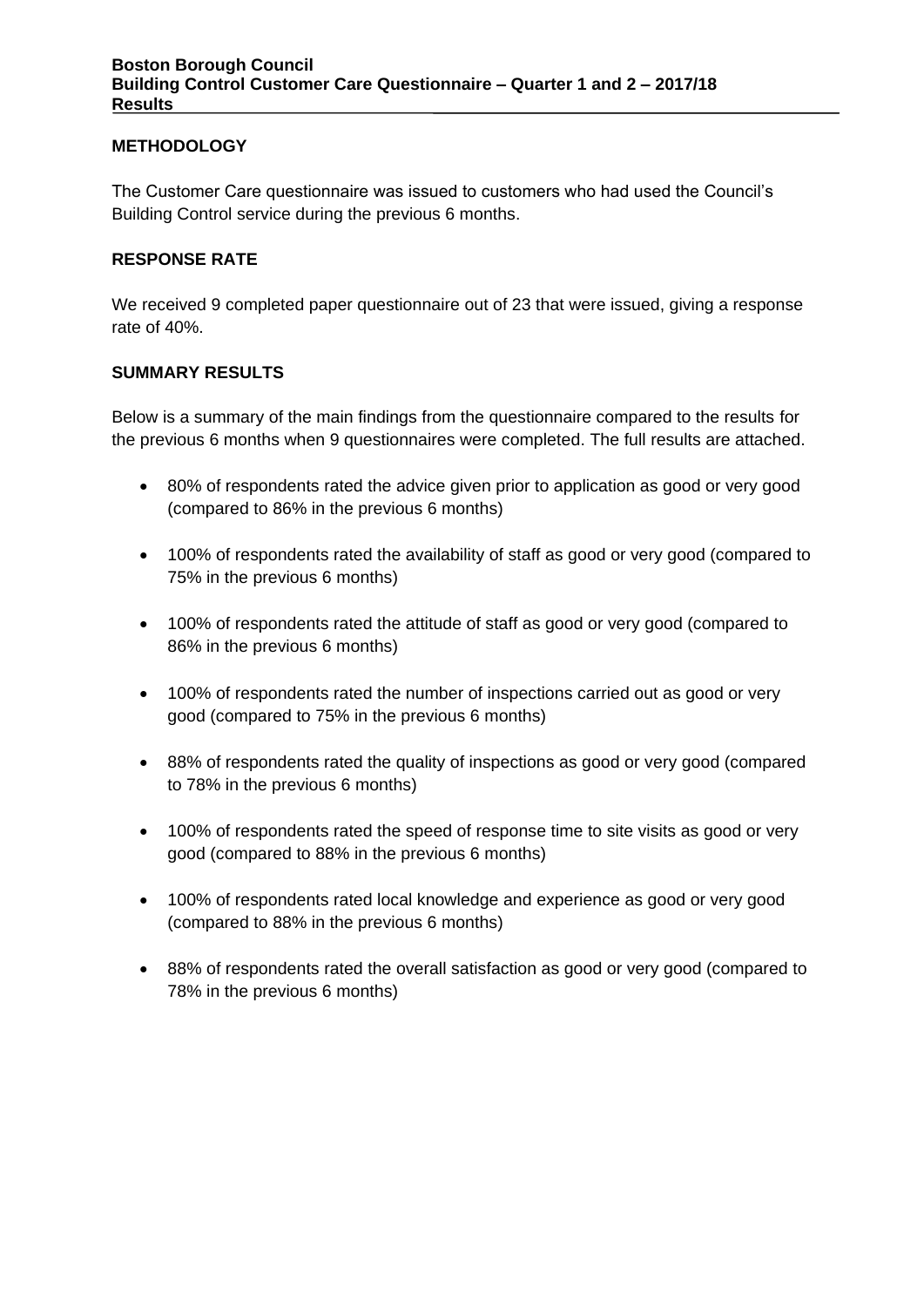## **FULL RESULTS**

The following is the analysis of the 9 completed questionnaires.



# **Q1. What aspects of the Building Control Service have you come into contact with?**

### **Q2a. Did you use an architect/designer for your scheme?**

66% of respondents answered yes to this question.

# **Q2b. Did you engage a builder to carry out the work?**

89% of respondents answered yes to this question.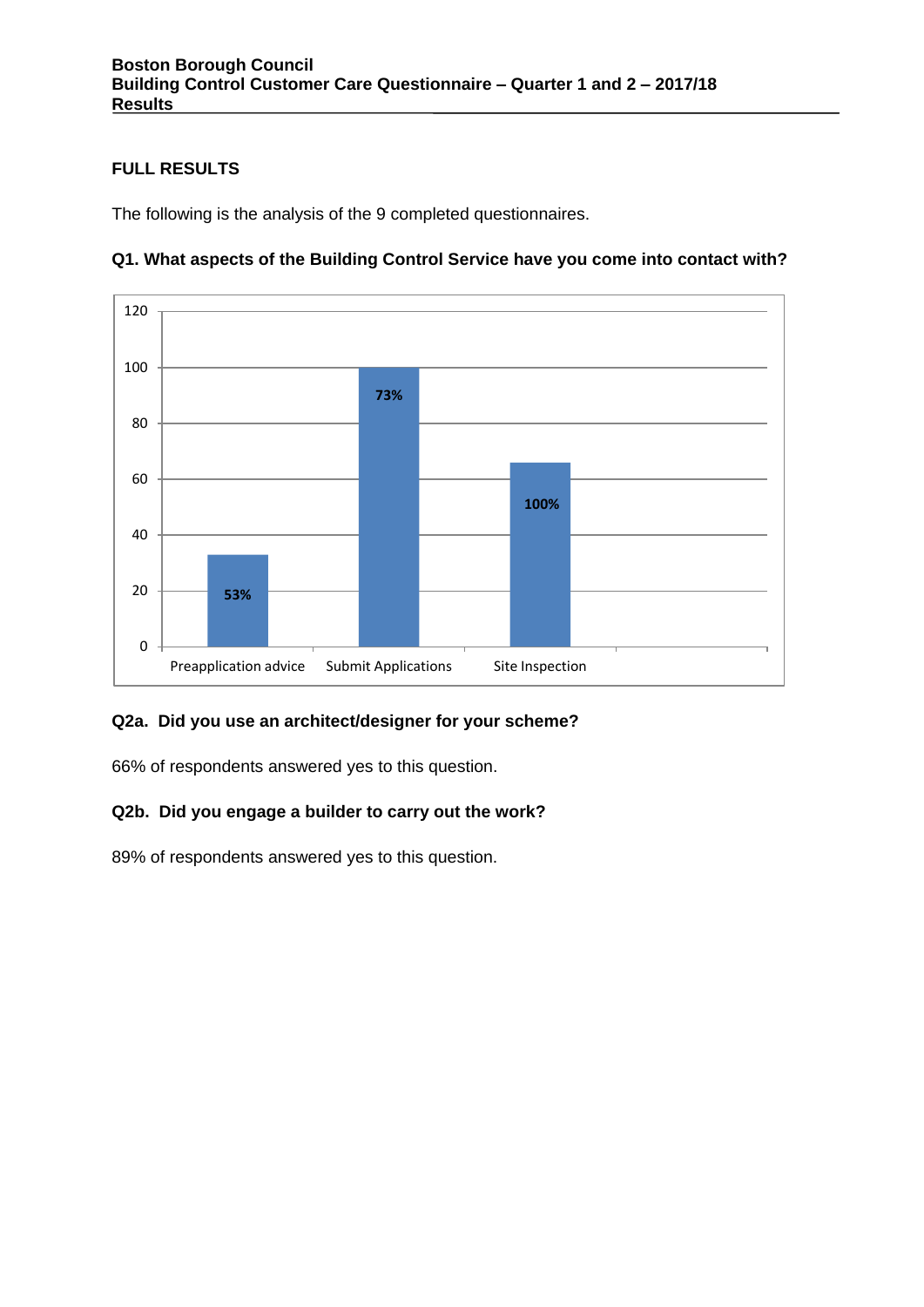

| Q3. How would you rate the following aspects of the service? |  |  |  |
|--------------------------------------------------------------|--|--|--|
|                                                              |  |  |  |

|                                          | <b>Very</b><br>good | Good | <b>Satisfactory</b> | Poor  | <b>Very</b><br>Poor |
|------------------------------------------|---------------------|------|---------------------|-------|---------------------|
| Advice given prior to application        | 80%                 | 0%   | 20%                 | 0%    | 0%                  |
| Attitude of staff                        | 75%                 | 25%  | $0\%$               | 0%    | 0%                  |
| Availability of staff                    | 53%                 | 40%  | 7%                  | 0%    | 0%                  |
| Ease of contacting officers              | 88%                 | 0%   | 13%                 | 0%    | 0%                  |
| Local knowledge and experience           | 71%                 | 29%  | $0\%$               | 0%    | $0\%$               |
| No of inspections carried out            | 71%                 | 29%  | 0%                  | $0\%$ | 0%                  |
| <b>Overall satisfaction</b>              | 75%                 | 13%  | 13%                 | 0%    | 0%                  |
| Quality of site inspections              | 75%                 | 13%  | 13%                 | 0%    | 0%                  |
| Speed of response time to site<br>visits | 63%                 | 38%  | $0\%$               | 0%    | 0%                  |